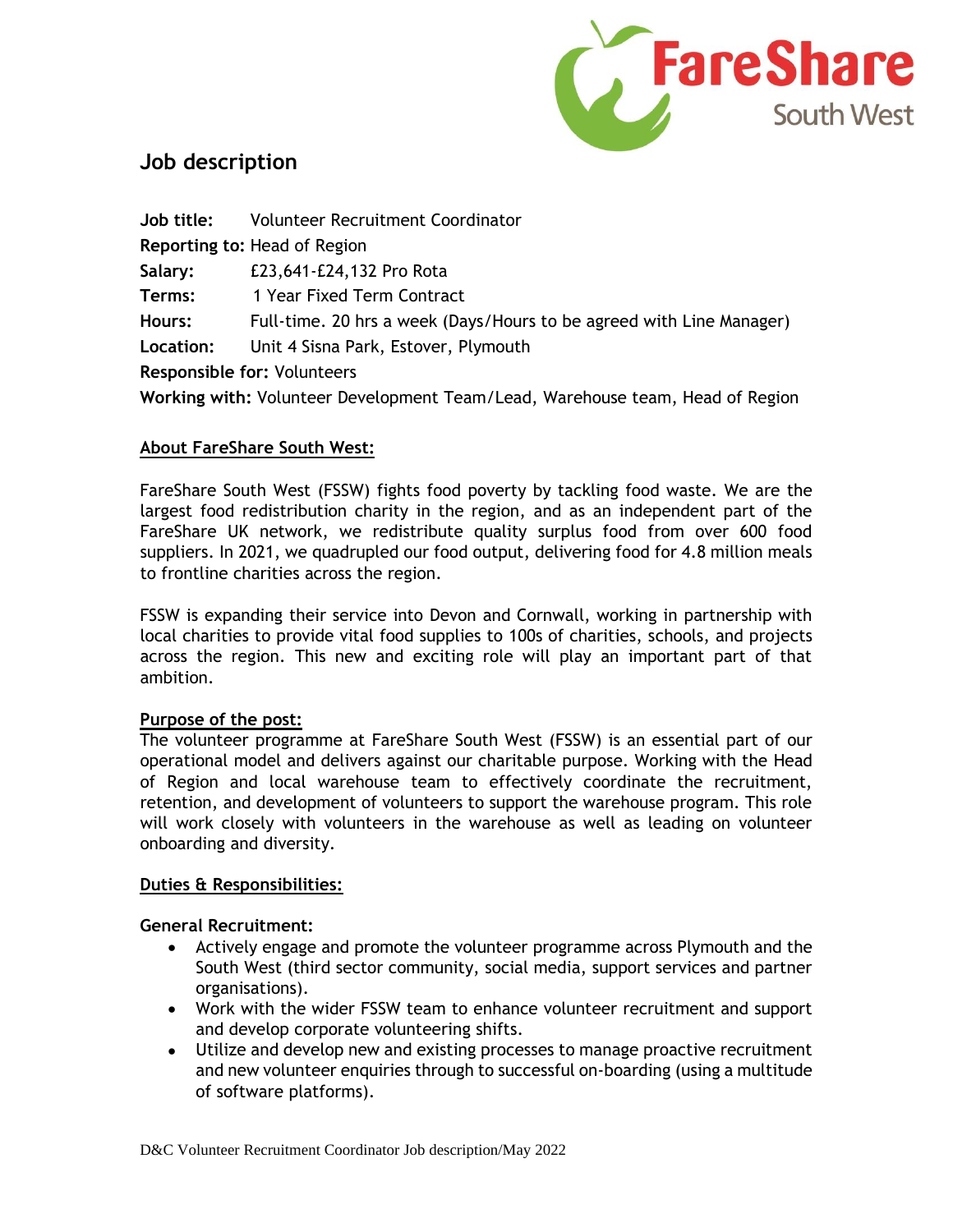• Develop targeted outreach programmes to increase our diversity, social impact, and community engagement.



#### **Workforce planning:**

- Working with the Head of Region and Warehouse Manager, to monitor and analyse levels of volunteering against the need for optimum workforce levels for shifts/days, evenings, specific roles, and seasonal demands.
- Reporting to the Head of Region and FSUK the volunteer activity and specific programme KPI's.
- Identifying daily/weekly fluctuation in the volunteer rota and action accordingly.
- With the Head of Region, identify tasks/roles/needs that would inform future recruitment activity and develop and run a recruitment plan.

#### **Retention/Support:**

- Develop and maintain a positive and supportive volunteer programme and experience.
- Take a lead on volunteer wellbeing throughout the shift and provide different levels of support to the volunteer workforce.
- Working with the Head of Region and Warehouse Manager to identify and provide additional training to volunteers needing more support.
- Analyse and monitor volunteer retention, noting positive reasons for moving on and developing strategies for poor retention.
- Assisting the Head of Region and Warehouse Manager in volunteer 1-2-1s including discipline and development.

### **Administration, policies, procedures, and risk management:**

- Supporting the Warehouse Team with the development and maintenance of volunteer-related policies, procedures, and risk assessments.
- Supported by the wider FSSW team to ensure health and well-being of existing volunteers are supported by robust inclusion/exclusion criteria for new volunteers.
- Maintenance of volunteer information and confidentiality, ensuring compliance with GDPR regulations and national policies.

#### **General**

- Respond to/answer any enquiries/communications via telephone, email, in person or via inhouse IT/systems.
- Be willing to receive and engage positively with any visitors to the warehouse.
- Support FSSW events.
- Support the local warehouse team as and when needed
- Carry out any other duties that may reasonably be required in support of the main purpose of the role, including liaising with the wider FSSW team.
- Uphold high quality customer care and standards of conduct when dealing with all stakeholders and the general public.
- Ensure the security of the FSSW Regional Centre and all assets located within it, including food, and maintained at all times
- Driving duties where appropriate.